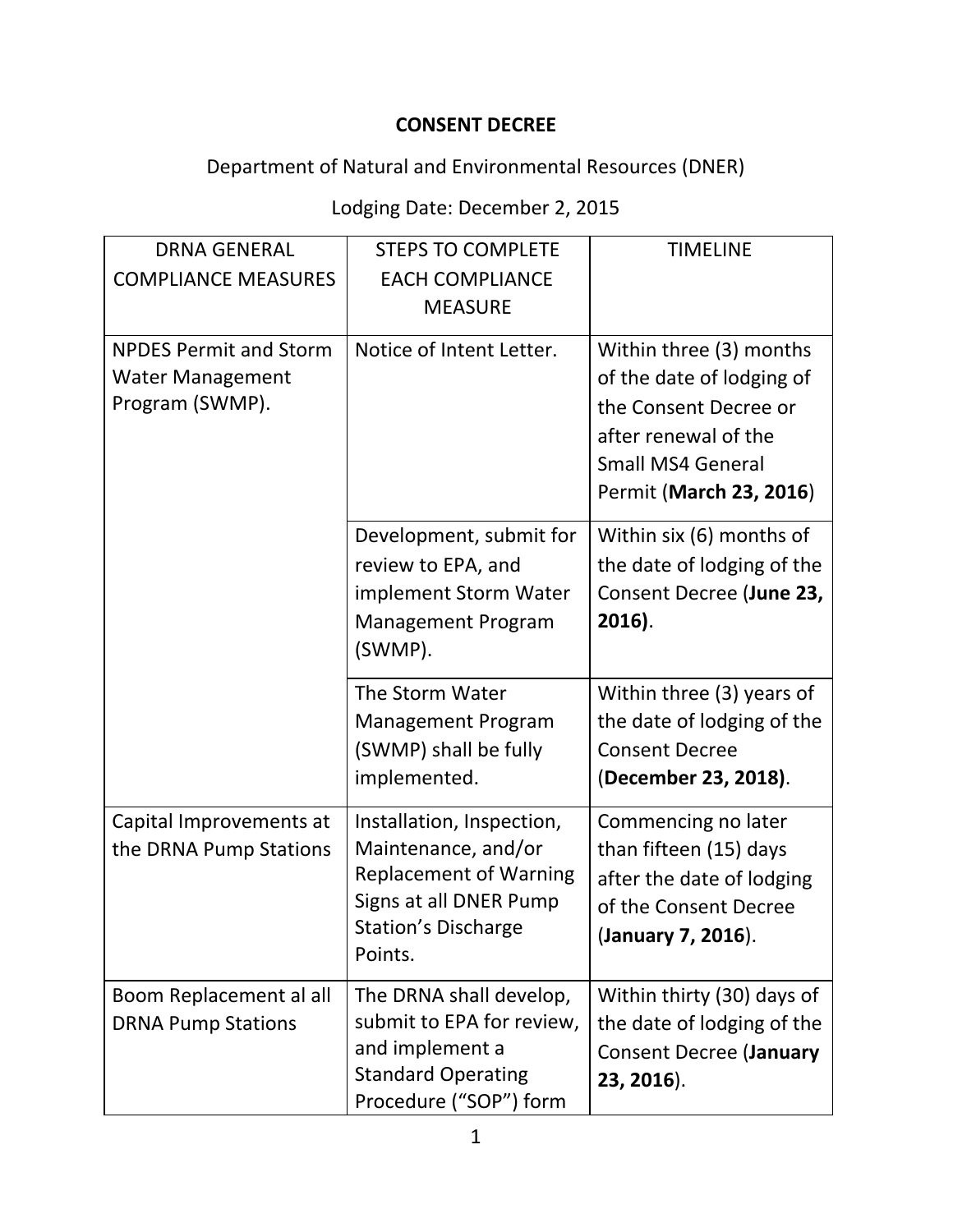|                                                             | maintaining and<br>changing the booms at<br>each pump station. The<br>SOP shall describe the<br>method for replacing the<br>booms, the methods to<br>capture, contain, and<br>remove floatables,<br>sheens, oil, and other<br>materials accumulated in<br>the boom.<br>DRNA shall complete<br>permanent installation of<br>booms in or at the<br>influent pipelines of the<br>Pump Station wet wells. | Within six (6) months of<br>the date of lodging of the<br>Consent Decree (June 23,<br>2016).                                                                                                                 |
|-------------------------------------------------------------|-------------------------------------------------------------------------------------------------------------------------------------------------------------------------------------------------------------------------------------------------------------------------------------------------------------------------------------------------------------------------------------------------------|--------------------------------------------------------------------------------------------------------------------------------------------------------------------------------------------------------------|
| <b>Baldorioty de Castro</b><br><b>Pump Station Upgrades</b> | Discharge Channel<br><b>Aerosol Control: DRNA</b><br>shall submit a schematic<br>drawing and schedule to<br>EPA for review and<br>approval of an effluent<br>discharge channel<br>aerosol control to be<br>installed over the<br>channel that will<br>minimize aerosol from<br>pump station discharge.<br>DRNA shall build and<br>install the aerosol control<br>measures.                            | Within forty-five (45)<br>days of the date of<br>lodging of the Consent<br>Decree (February 15,<br>2016).<br>Within six (6) months of<br>the date of lodging of the<br>Consent Decree (June 23,<br>$2016$ ). |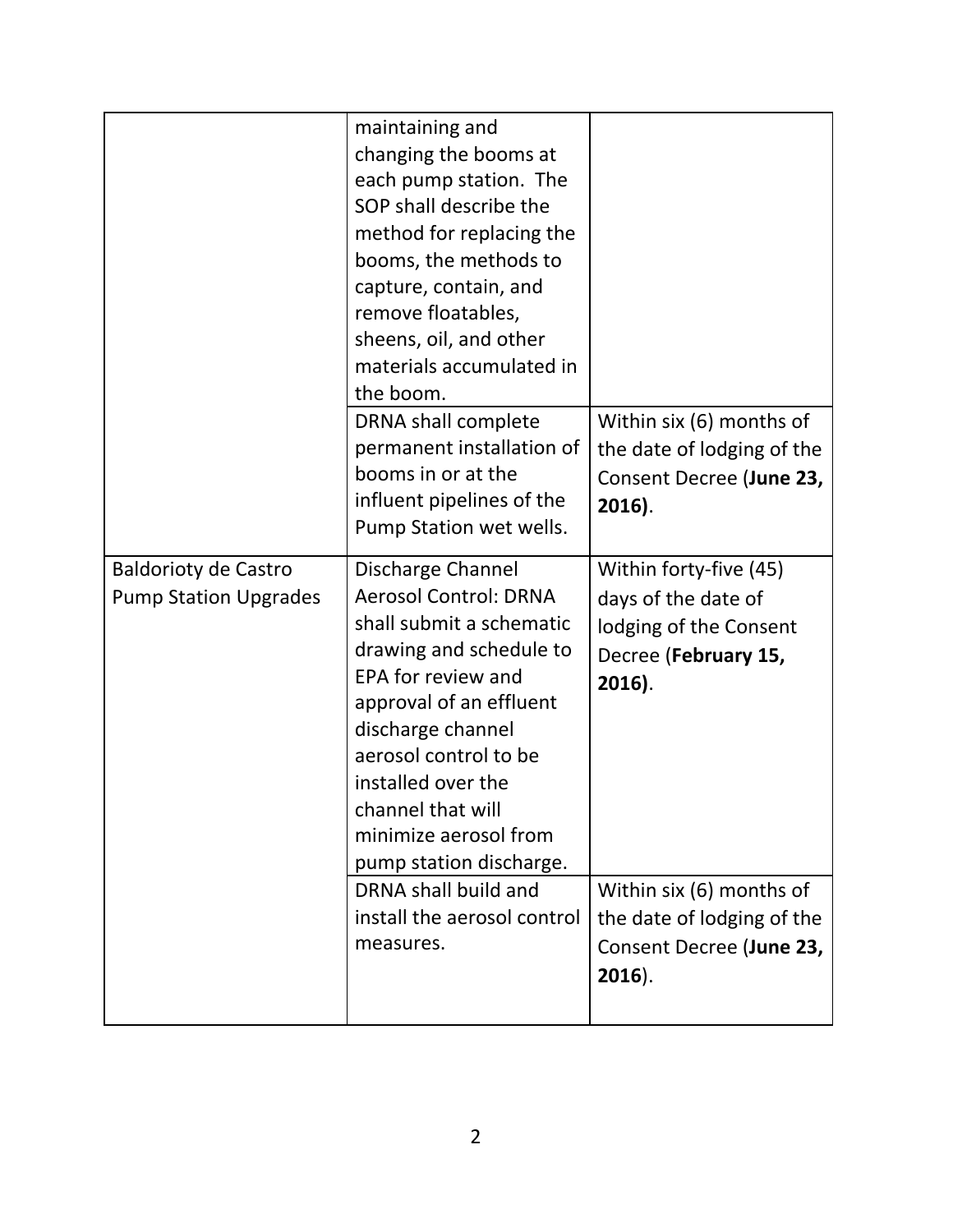| Installation of Discharge<br><b>Channel Perimeter</b><br>Fencing or Signs: The<br>DRNA shall submit to EPA<br>a design plan &<br>schematic drawing for a<br>fence and signs to be<br>installed along the west<br>side of the Baldorioty de                                                                                                                    | Within forty-five (45)<br>days of the date of<br>lodging of the Consent<br>Decree (February 15,<br>$2016$ ).   |
|---------------------------------------------------------------------------------------------------------------------------------------------------------------------------------------------------------------------------------------------------------------------------------------------------------------------------------------------------------------|----------------------------------------------------------------------------------------------------------------|
| <b>Castro Pump Station</b><br>Discharge Channel.<br>The DRNA shall complete<br>all measures in                                                                                                                                                                                                                                                                | Within six (6) months of<br>the date of lodging of the                                                         |
| accordance with the<br>proposed design plan<br>and schematic drawings<br>for the installation of the<br>fence & signs at locations<br>in accordance with the<br>sketch or map.                                                                                                                                                                                | Consent Decree. (June<br>23, 2016).                                                                            |
| Wet Well Baffle Wall for<br>Sedimentation: The<br>DRNA shall submit to EPA<br>a design and schematic<br>drawings and<br>construction schedule for<br>a baffle wall to be<br>installed in the<br><b>Baldorioty Pump Station</b><br>wet well. The purpose of<br>the baffle wall is to<br>promote sedimentation<br>and/or settling of solids<br>in the wet well. | Within forty-five (45)<br>months of the date of<br>lodging of the Consent<br>Decree (February 15,<br>$2016$ ). |
| The DRNA shall install<br>the baffle wall in<br>accordance with the                                                                                                                                                                                                                                                                                           | Within nine (9) months<br>of the date of lodging of                                                            |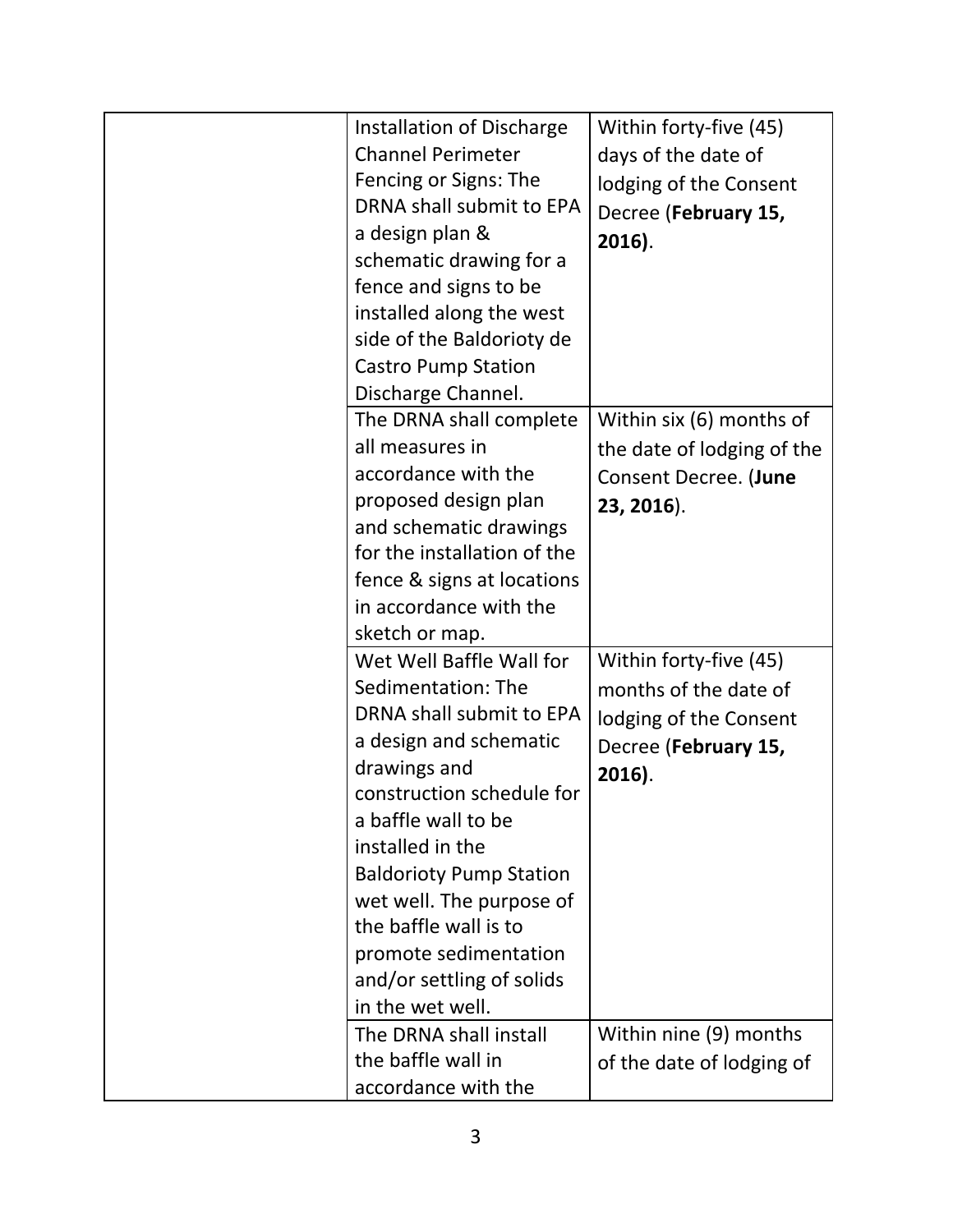|                                                                                                                    | design plan, schematic<br>drawings, and schedule.                                                                                                                                                                                                                                                                 | the Consent Decree<br>(September 23, 2016).                                                              |
|--------------------------------------------------------------------------------------------------------------------|-------------------------------------------------------------------------------------------------------------------------------------------------------------------------------------------------------------------------------------------------------------------------------------------------------------------|----------------------------------------------------------------------------------------------------------|
| <b>Continuous Electronic</b><br><b>Monitoring Equipment</b><br>and Lighting Fixtures at<br>Pump Station Wet Wells. | The DRNA shall conduct<br>a feasibility study and<br>submit to EPA a report<br>containing the<br>conclusions and<br>recommendations for<br>the installation of<br>continuous monitoring<br>equipment to monitor<br>ammonia, pH,<br>temperature, and total<br>residual chlorine at the<br>Pump Stations wet wells. | Within sixty (60) days of<br>the date of lodging of the<br><b>Consent Decree</b><br>(February 23, 2016). |
|                                                                                                                    | The DRNA shall<br>implement the<br>recommendations and<br>conclusions of the<br>feasibility study,<br>including monitoring, if<br>feasible.                                                                                                                                                                       | Within six (6) months of<br>the date of lodging of the<br>Consent Decree (June 23,<br>$2016$ ).          |
|                                                                                                                    | The DRNA shall place<br>lighting fixtures and shall<br>properly operate and<br>maintain such lighting at<br>the Pump Stations wet<br>wells.                                                                                                                                                                       | Within three (3) months<br>of the date of lodging of<br>the Consent Decree<br>(March 23, 2016).          |
| <b>Standard Operating</b><br>Procedures and<br><b>Schedules for DRNA</b><br><b>Pump Stations</b>                   | <b>Standard Operating</b><br><b>Procedures for Pump</b><br>Cleaning: The DRNA shall<br>submit to EPA for review<br>and implement the final<br><b>Standard Operating</b><br>Procedures (SOPs) for all<br><b>Pump Stations Wet Well</b><br>cleaning for both every                                                  | Within thirty (30) days of<br>the date of lodging of the<br><b>Consent Decree (January</b><br>23, 2016). |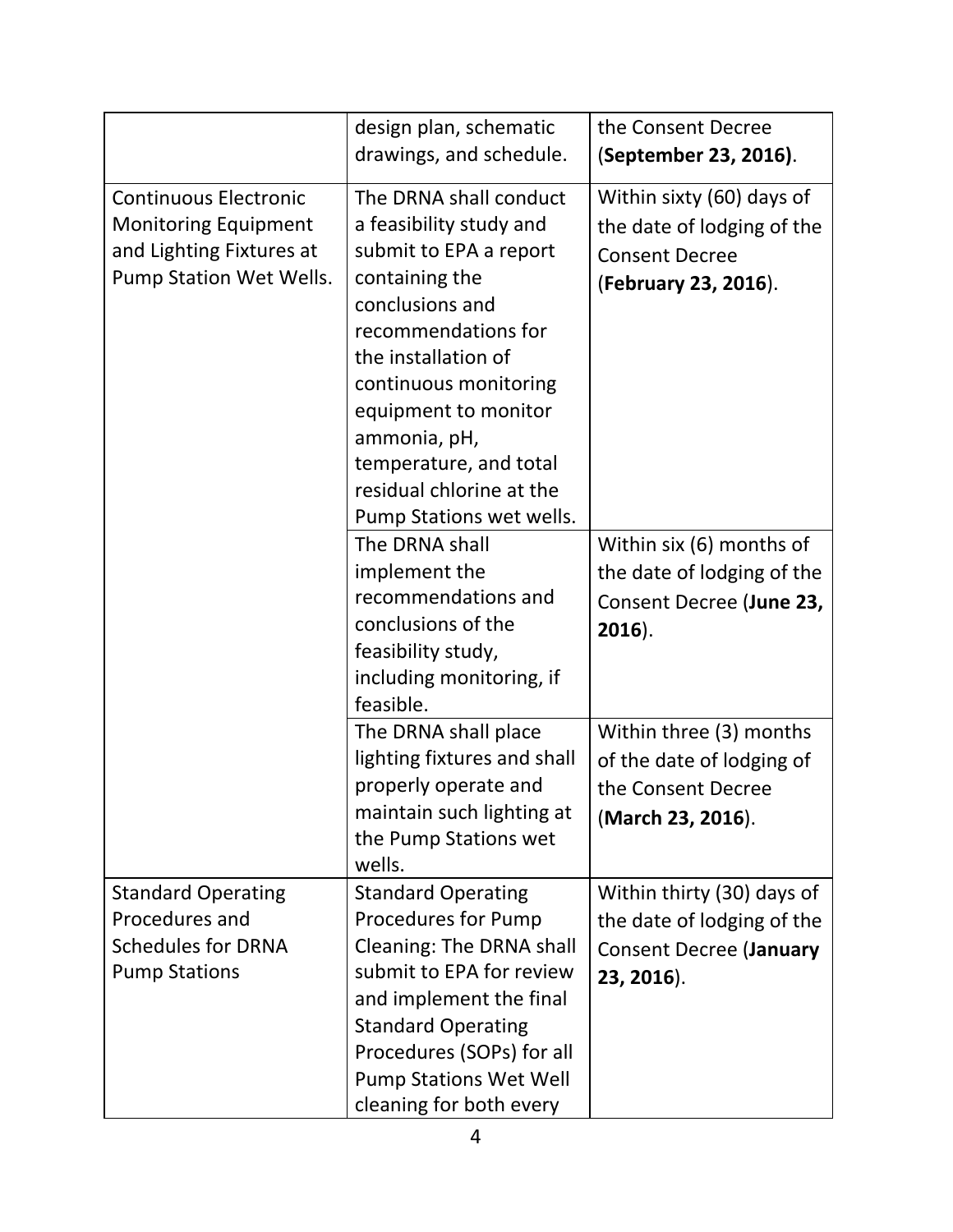| four (4) months                              |                                |
|----------------------------------------------|--------------------------------|
| (Tri-Annual) and annual<br>wet well cleaning |                                |
| activities.                                  |                                |
| Minimum Standard for                         | Within thirty (30) days of     |
| <b>Manual and Mechanical</b>                 | the date of lodging of the     |
| <b>Bar Screen System</b>                     | <b>Consent Decree (January</b> |
| <b>Cleaning Standard</b>                     | 23, 2016).                     |
| <b>Operating Procedures</b>                  |                                |
| (SOPs): The DRNA shall                       |                                |
| submit to EPA for review                     |                                |
| and implement the final                      |                                |
| <b>Standard Operating</b>                    |                                |
| Procedures (SOPs) for                        |                                |
| cleaning and maintaining                     |                                |
| the manual and                               |                                |
| mechanical bar screens                       |                                |
| at the DRNA Pump                             |                                |
| Stations.                                    |                                |
| <b>Pump Stations Sludge</b>                  |                                |
| Sampling and Disposal:                       |                                |
| The DRNA shall dispose                       |                                |
| of all materials from the                    |                                |
| <b>DRNA Pump Stations in</b>                 |                                |
| accordance with                              |                                |
| applicable federal and                       |                                |
| Commonwealth laws and                        |                                |
| regulations. Also, the                       |                                |
| DRNA shall once per year                     |                                |
| conduct a Toxicity                           |                                |
| <b>Characteristic Leaching</b>               |                                |
| Procedure ("TCLP") of                        |                                |
| the sludge removed from                      |                                |
| each Pump Stations.                          |                                |
| Measuring of Water and                       | Within three (3) months        |
| Sediments Levels at the                      | of the date of lodging of      |
| <b>DRNA Pump Stations.</b>                   |                                |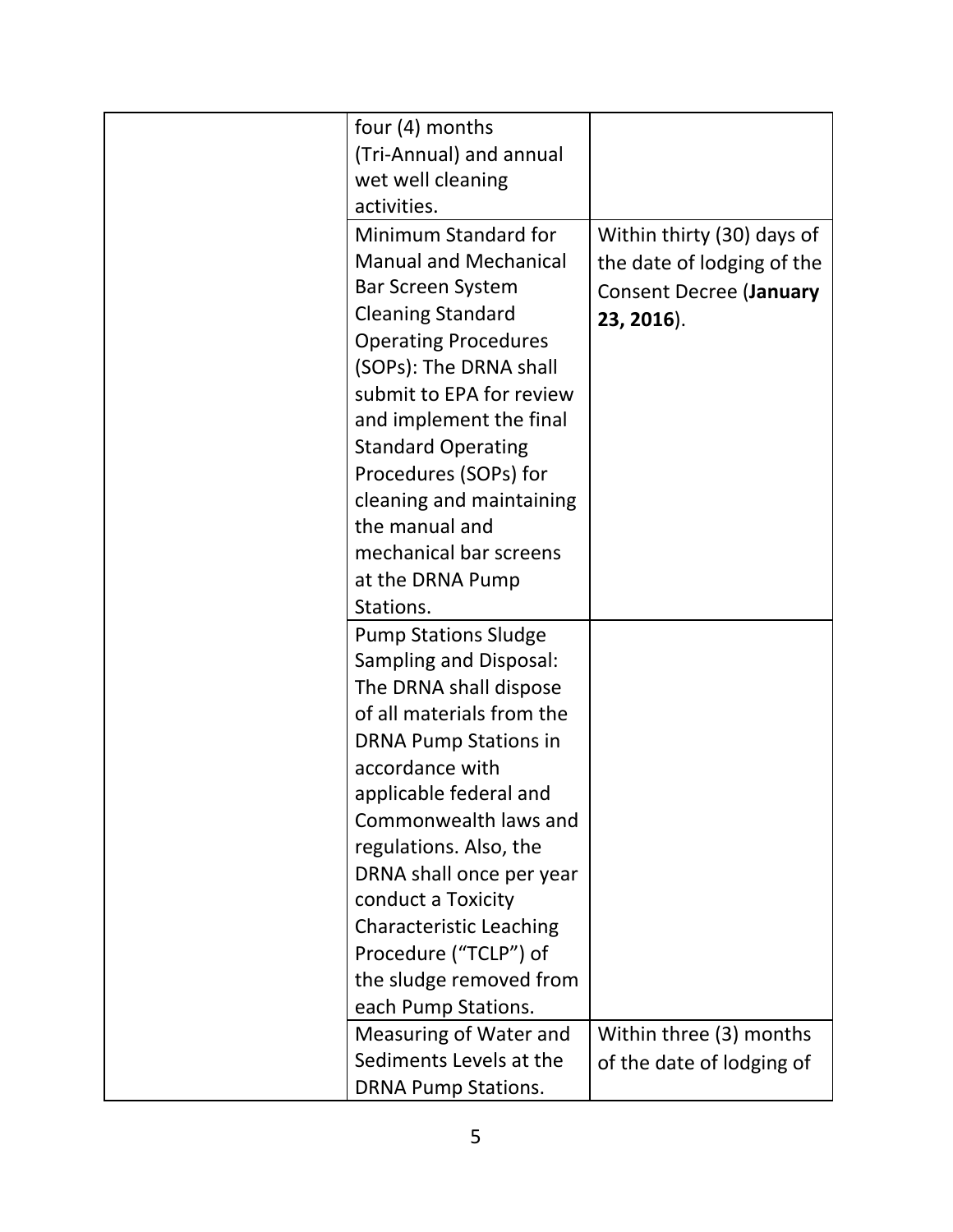|                                                                                                                                                                               |                                                                                                                                                                                       | the Consent Decree<br>(March 23, 2015).                                                                                 |
|-------------------------------------------------------------------------------------------------------------------------------------------------------------------------------|---------------------------------------------------------------------------------------------------------------------------------------------------------------------------------------|-------------------------------------------------------------------------------------------------------------------------|
|                                                                                                                                                                               | <b>Pump Stations Inspection</b><br><b>Checklist following</b><br>Appendix C and<br>Appendix D checklist and<br>field data sheet of the<br>CD.                                         | Within fifteen (15) days<br>of the date of lodging of<br>the Consent Decree<br>(January 7, 2016).                       |
|                                                                                                                                                                               | <b>Operation &amp; Preventive</b><br>Maintenance Plan of the<br><b>DRNA Pump Stations.</b>                                                                                            | Within six (6) months of<br>the date of lodging of the<br>Consent Decree (June 23,<br>$2016$ ).                         |
| <b>Spill Prevention Control</b><br>and Countermeasures<br>Plans ("SPCC Plans")                                                                                                | The DRNA shall develop,<br>submit to EPA for review,<br>and implement the final<br><b>SPCC Plans for the DRNA</b><br>Pump Stations.                                                   | Within fifteen (15) days<br>of the date of lodging of<br>the Consent Decree<br>(January 7, 2016).                       |
|                                                                                                                                                                               | The DRNA shall<br>construct, complete, and<br>place into operation the<br>necessary equipment<br>and infrastructure in<br>order to implement the<br>SPCC Plan(s).                     | Within four (4) months of<br>the date of lodging of the<br><b>Consent Decree (April</b><br>23, 2016).                   |
| <b>Water Quality</b><br>Monitoring and<br>Improvement Activities,<br>Including Plans to<br>Archive the<br><b>Commonwealth Water</b><br><b>Quality Standards</b><br>("PRWQS"). | <b>Pump Station</b><br>Monitoring: The DRNA<br>shall conduct monitoring<br>at each of the DRNA<br>Pump Stations, in<br>accordance with<br><b>Appendix F monitoring</b><br>parameters. | Beginning not later than<br>six (6) months after the<br>date of lodging of the<br>Consent Decree (June 23,<br>$2016$ ). |
|                                                                                                                                                                               | The DRNA shall sample<br>the De Diego Pump<br>Station discharge point<br>at the Atlantic Ocean for                                                                                    | Beginning not later than<br>six (6) months after the<br>date of lodging of the                                          |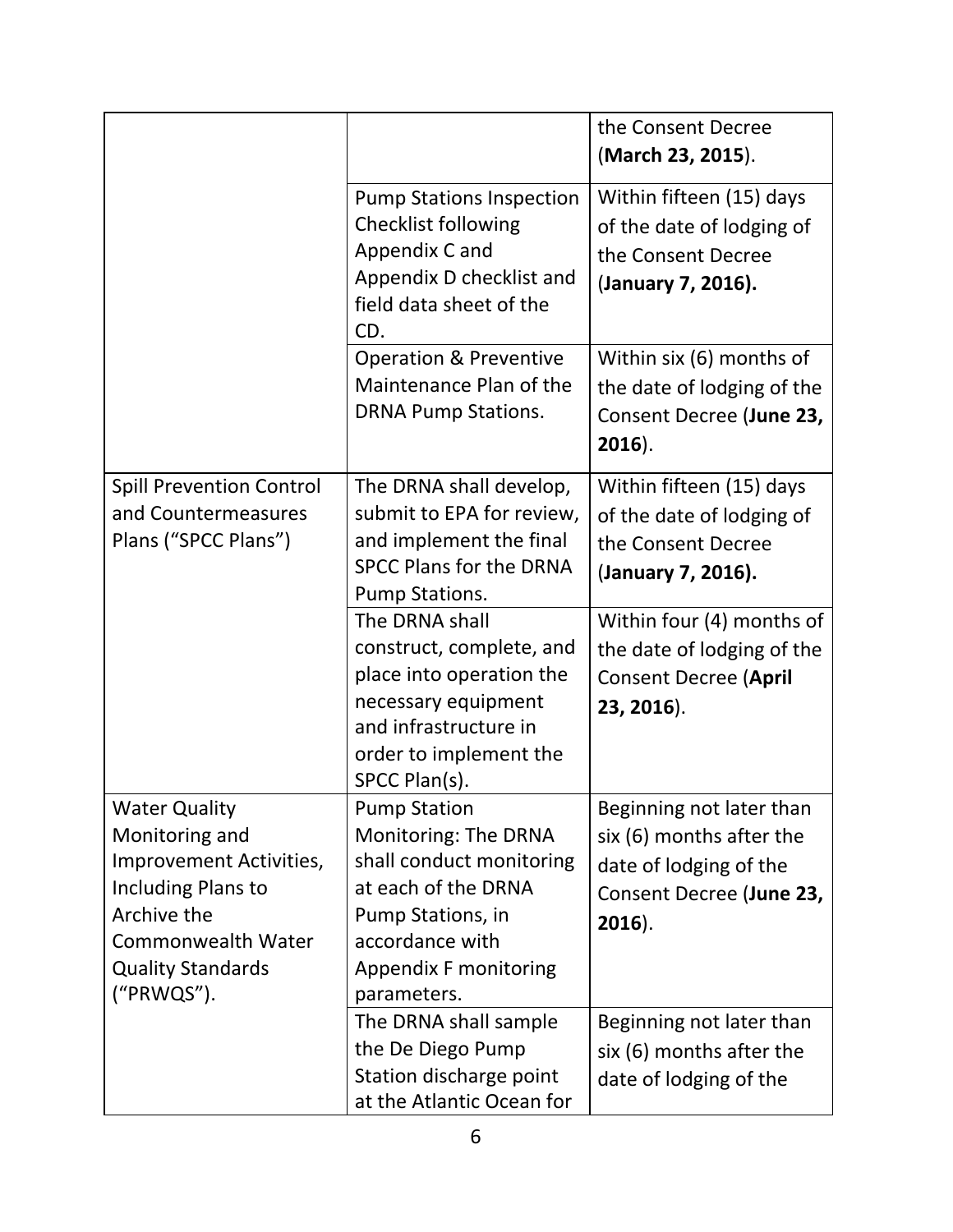|                       | <b>Enterococcus and Fecal</b><br>Coliform twice per<br>month. Results shall be<br>provided to the EQB and<br>EPA within twenty-four<br>(24) hours of receipt.                                                                                                                                                                                                                                                                                       | Consent Decree (June 23,<br>$2016$ ).                                                                    |
|-----------------------|-----------------------------------------------------------------------------------------------------------------------------------------------------------------------------------------------------------------------------------------------------------------------------------------------------------------------------------------------------------------------------------------------------------------------------------------------------|----------------------------------------------------------------------------------------------------------|
|                       | The DRNA shall submit a<br>protocol for monitoring<br>and measuring floatables<br>(e.g. bottles, litter,<br>debris, etc.) discharges, a<br>and /or deposits in the<br>receiving waters from<br>the DRNA Pump Stations                                                                                                                                                                                                                               | Within thirty (30) days of<br>the date of lodging of the<br><b>Consent Decree (January</b><br>23, 2016). |
|                       | The DRNA shall install<br>floatables controls at the<br><b>DRNA Pump Stations.</b>                                                                                                                                                                                                                                                                                                                                                                  | Within two (2) years of<br>the date of lodging of the<br><b>Consent Decree</b><br>(December 23, 2017).   |
| De Diego Pump Station | The DRNA shall pay the<br>first of ten (10) annual<br>installments of \$100,000<br>into the Court Registry to<br>support the completion<br>of Phase I through IV<br>activities under the San<br>Juan Stage I Work Plan<br>and/or the Department<br>of Transportation and<br>Public Works (DTPW)/<br>Puerto Rico Highway and<br><b>Transportation Authority</b><br>DTPW/HTA Stage I Work<br>Plan for the Diego Pump<br><b>Station Priority Area.</b> | By July 31, 2016                                                                                         |